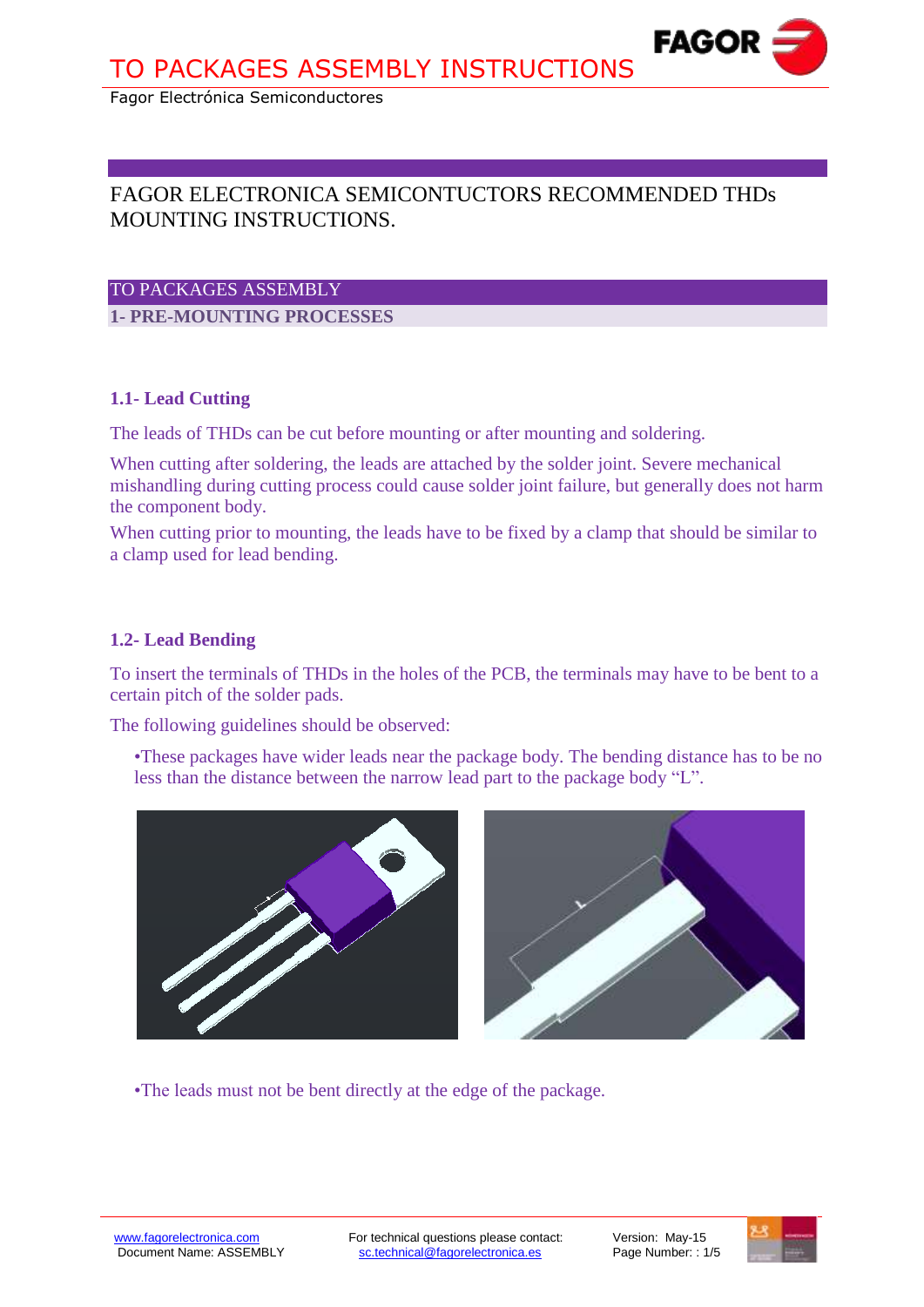



•The minimum bend radius must be 0.5 mm

•For bending, a clamping tool should be used that ensures that mechanical forces such as pulling and shearing do not occur between the leads and the package body. The part of the lead between the point of bending and the package must be relieved of tensile stress during the bending process. Therefore, it is necessary to avoid slippage due to weak clamping, or weakening of the lead due to overly strong clamping.

•A properly designed clamping tool helps to ensure that the shape of the bend leads are consistently reproducible.

•The tensile strength of the leads from the clamping to the point where the bending force is applied should not be exceeded by using too much force. This maximum force is mainly dependent on the cross-sectional area of the lead. A typical maximum force is 20 N.

•Bending the leads parallel to the lead plane is not allowed.



•Bending the leads manually is acceptable when the guidelines above are followed.



**Fagor Electrónica, S. Coop.**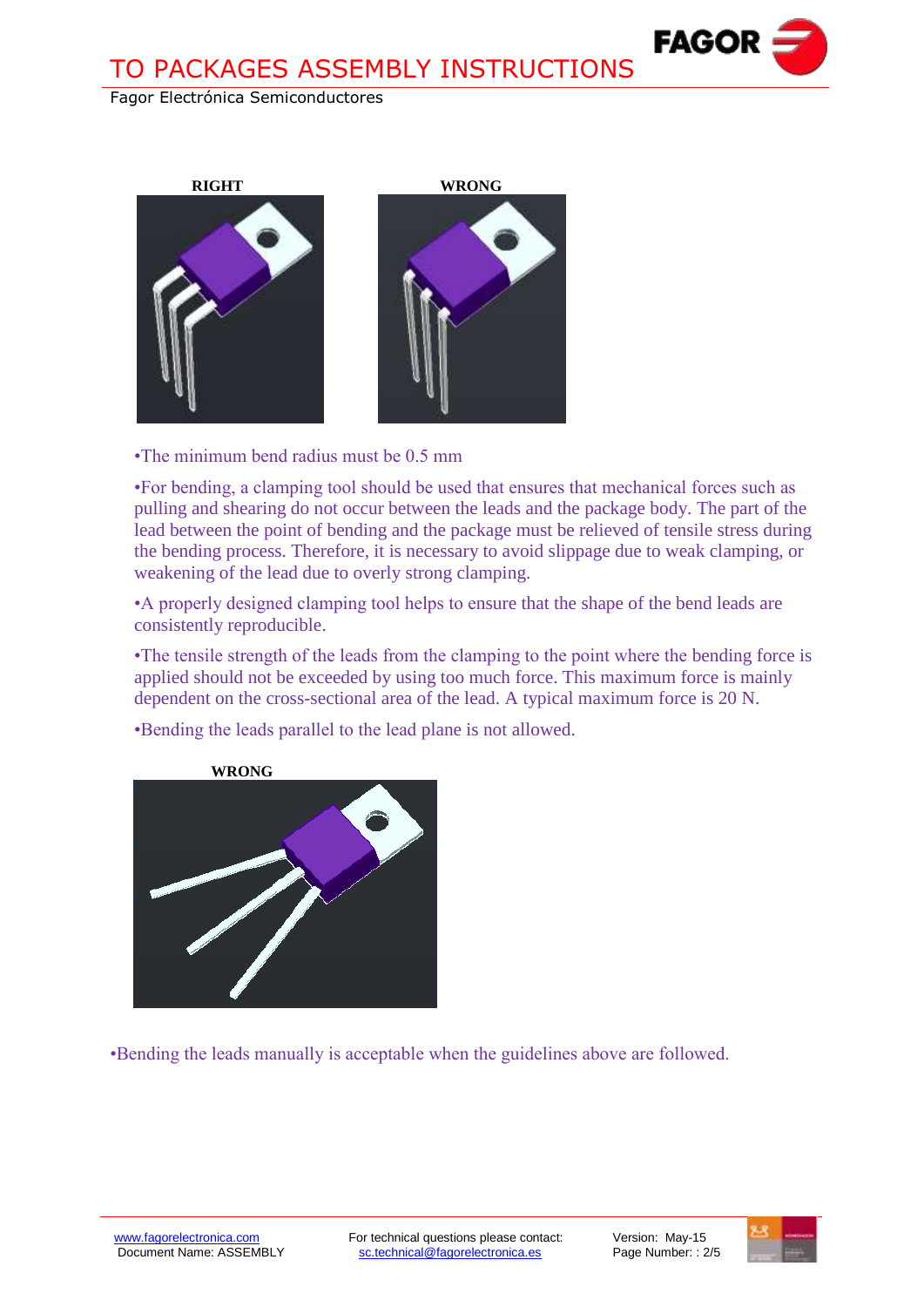## **2- MOUNTING OF THROUGH-HOLE TOs**

#### **2.1- Main Influences on Through-hole TO Assembly Quality**

The following factors have to be taken into account to achieve the best assembly quality for a given application:

- •Insulating material (e.g. washer or spacer)
- •Screws
- •Thermal grease
- •Mounting torque
- •PCB and heatsink
- •Attachment holes for heatsink screw mounting
- •Soldering method / soldering profile
- •Solderability of package

#### **2.2- Placement of Through-hole TOs**

The insertion of THDs is either done with special automatic equipment or manually. Special care has to be taken during this insertion to avoid deformation or violent bending. The diameter of the drill holes in the PCB must be take into account the tolerances of component leads, drillhole positions, and placement accuracy.

Normally after insertion, the leads are slightly bent to fasten the component to the PCB until soldering. Please take care that this does not lead to stress that can cause defects at the interconnect between leads and package body.

#### **2.3- Heatsink Mounting**

For special packages with high power dissipation, the heatsink can be mounted before or after soldering of the leads.

#### **2.3.1- Heatsink Screw Mounting**

Screw mounting is a traditional assembly method accomplished by fastening a screw, nut and washer together.

- •Self-tapping screws should not be used.
- •A washer should be inserted between the screw head and the mounting tab. Care must be taken to ensure that the washer does not damage the plastic body of the package during the mounting process.

The screw should be tightened properly to ensure that the package makes good contact with the heatsink.



**Fagor Electrónica, S. Coop.**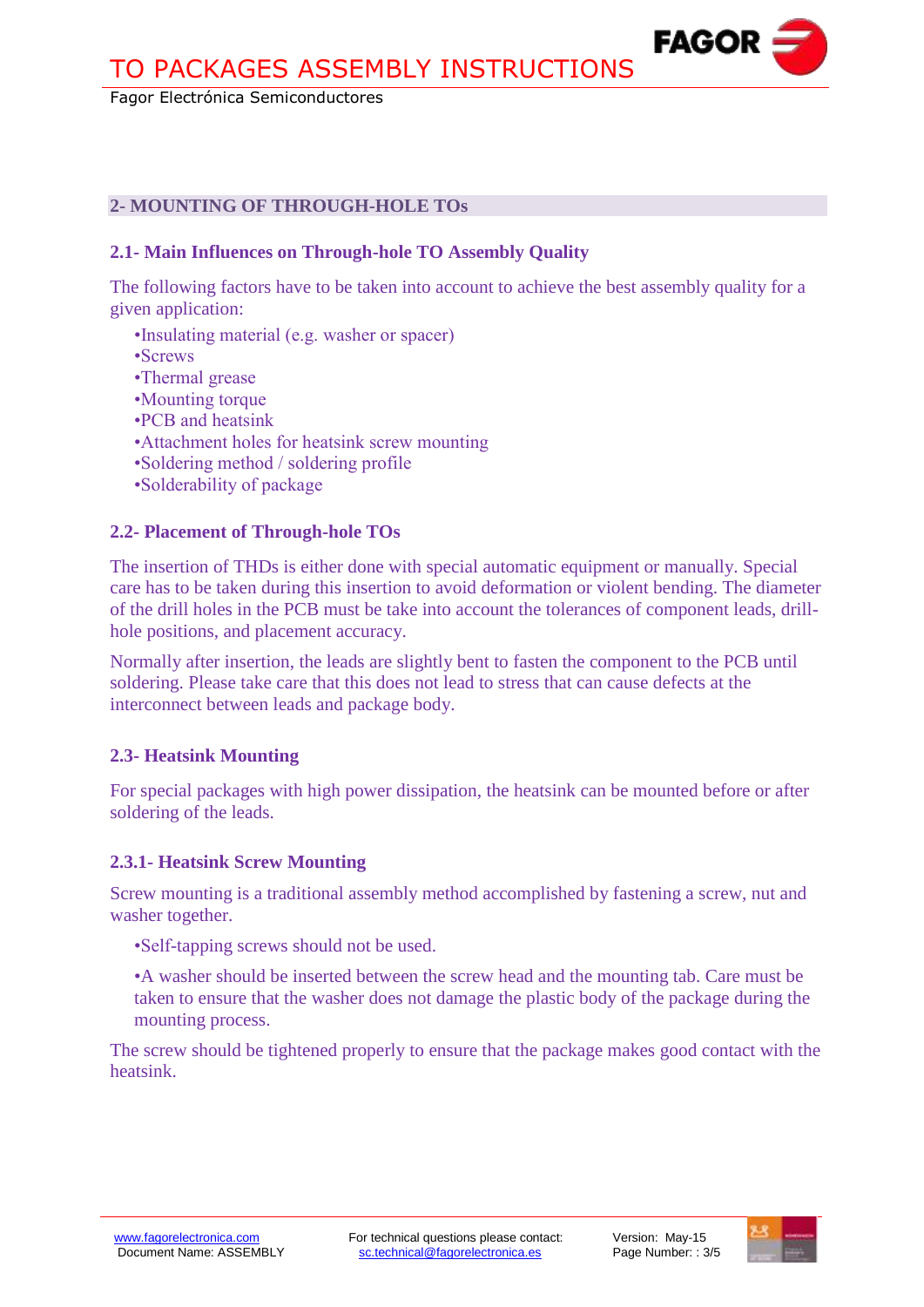**Below figure** illustrates proper mounting methods for a TO220 and TO 3P.



**Screw-mounted TO220 (left) and TO 3P (right)**

| <b>Package</b>            | <b>Typ. Torque (Nm)</b> | <b>Max. Torque (Nm)</b> | <b>Comment</b> |
|---------------------------|-------------------------|-------------------------|----------------|
| <b>INSULATED TO-220AB</b> |                         |                         | M.3            |
| <b>INSULATED TO-3P</b>    | 0.6                     | 0.8                     | M.4            |
| <b>TO-220</b>             | 0.6 <sub>1</sub>        | 0.8                     | M.3            |
| <b>TO-220F</b>            | 0.5                     | $0.8\,$                 | M.2.5          |
| TO-3P/TO-247AD            | 0.5                     | $0.8\,$                 | M.3/M.4        |
| TO-3P FP                  |                         |                         | M.3/M.4        |

# **Typical and Maximum Mounting Torque Values**



**Fagor Electrónica, S. Coop.**